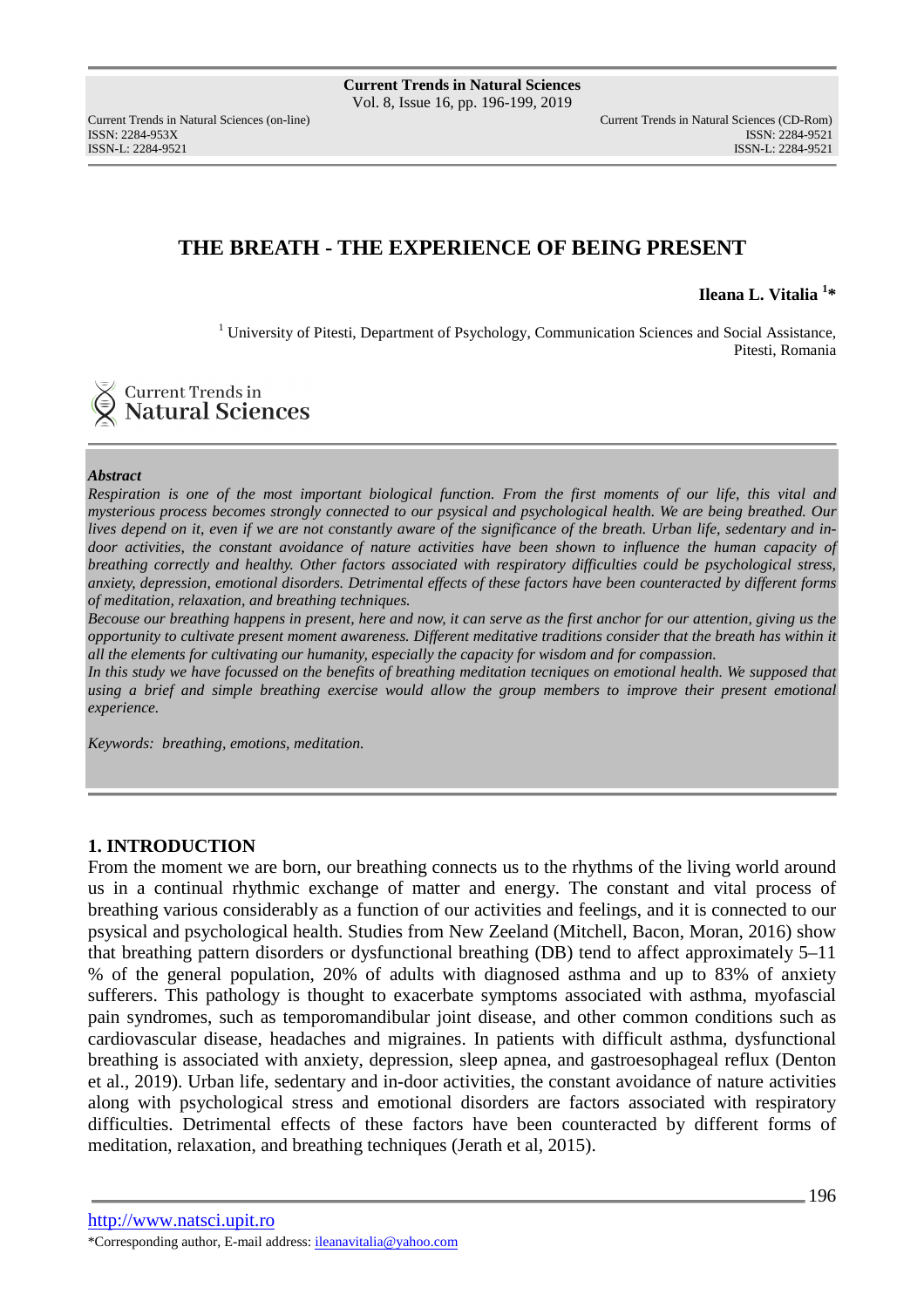Kabat-Zinn (2016, 2013) emphasized the power of breathing as an unsuspected ally in the healing process.

Mindfulness of breathing is central to all aspects of meditation practice and it is used to improve human health and the quality of life. Recent meta-analysis (Dunning et all., 2019) established the efficacy of mindfulness based interventions for children and adolescents in studies that have adopted a randomized, controlled trial (RCT) design. Significant positive benefits refered to depression, anxiety/stress, mindfulness, executive functioning, attention, and negative behaviours.

A large amount of researches focused on the relation between breathing and emotions, and it demonstrated the beneficial effects of breathing meditation on emotions. Breathing meditation was associated with significantly less negative affective valence (Beblo et al, 2018). Jerath et al. (2015) discussed the inter-relationship between respiration and emotions and the influence of

respiration on autonomic changes, and subsequent widespread membrane potential changes resulting from changes in homeostasis. They demonstrated that meditation and breathing techniques are more superior in reversing homeostatic alteration compared to medication. They address the whole body changes that occur in stress, anxiety, and depression, so they could be used as firstline and supplemental treatments.

Based on these results, the present study focussed on the benefits of breathing meditation tecniques on emotional experience.

Hypothesis: 1. We supposed that the positive emotions would increase after a brief and simple mindfulness meditation exercise (Breathing Meditation).

2. We supposed that the dysfunctional negative emotions (dysfunctional anxiety) would decrease after a brief and simple mindfulness meditation exercise (Breathing Meditation)

### **2. MATERIALS AND METHODS**

**Method**: The present study is based on an experimental design. The main dependent variable was positive emotions. Other dependent variables were: general distress, functional fear, dysfunctional anxiety, functional sadness and dysfunctional depression.

The independent variable was the participation on the Mindfulness Breathing Meditation Exercise.

**Psychometrical methods:** The Profile of Affective Distress (PAD) and Statistical methods.

### **Instruments**

The Profile of Affective Distress (PAD). PAD (Opris & Macavei, 2007) is a rating scale with 39 items that assesses subjective dimensions of positive and negative emotions (functional and dysfunctional). The items describe functional negative emotions (e.g., sad, concerned, tense), dysfunctional negative emotions (e.g., depressed, frightened, panicked), and positive emotions (e.g., happy, cheerful, content). The scale offers a general distress score, a positive emotions score and separate scores for functional fear, dysfunctional anxiety, functional sadness and dysfunctional depression. The internal consistency of the scale has received support in previous studies on Romanian population with alpha Cronbach's between 0.80 and 0.94 and it is considered an efficient instrument to assess affective distress on non-clinical population.

**Participants:** Fourteen psychology students participated in this experiment, as a part of their activity on a counseling course. Ten of them were female and four were male. On average, participants were 21 years old.

**Procedure:** We used a brief mindfulness meditation exercise (Breathing Meditation) based on guidelines from Beblo et al. (2018), Germer, Siegel & Fulton (2016) and Kabat-Zinn (2013, 2016).

The participants were asked to sit in an upright position and to allow their eyes to close gently noticing how they were sitting in the chair, where they were touching the chair, the floor, noticing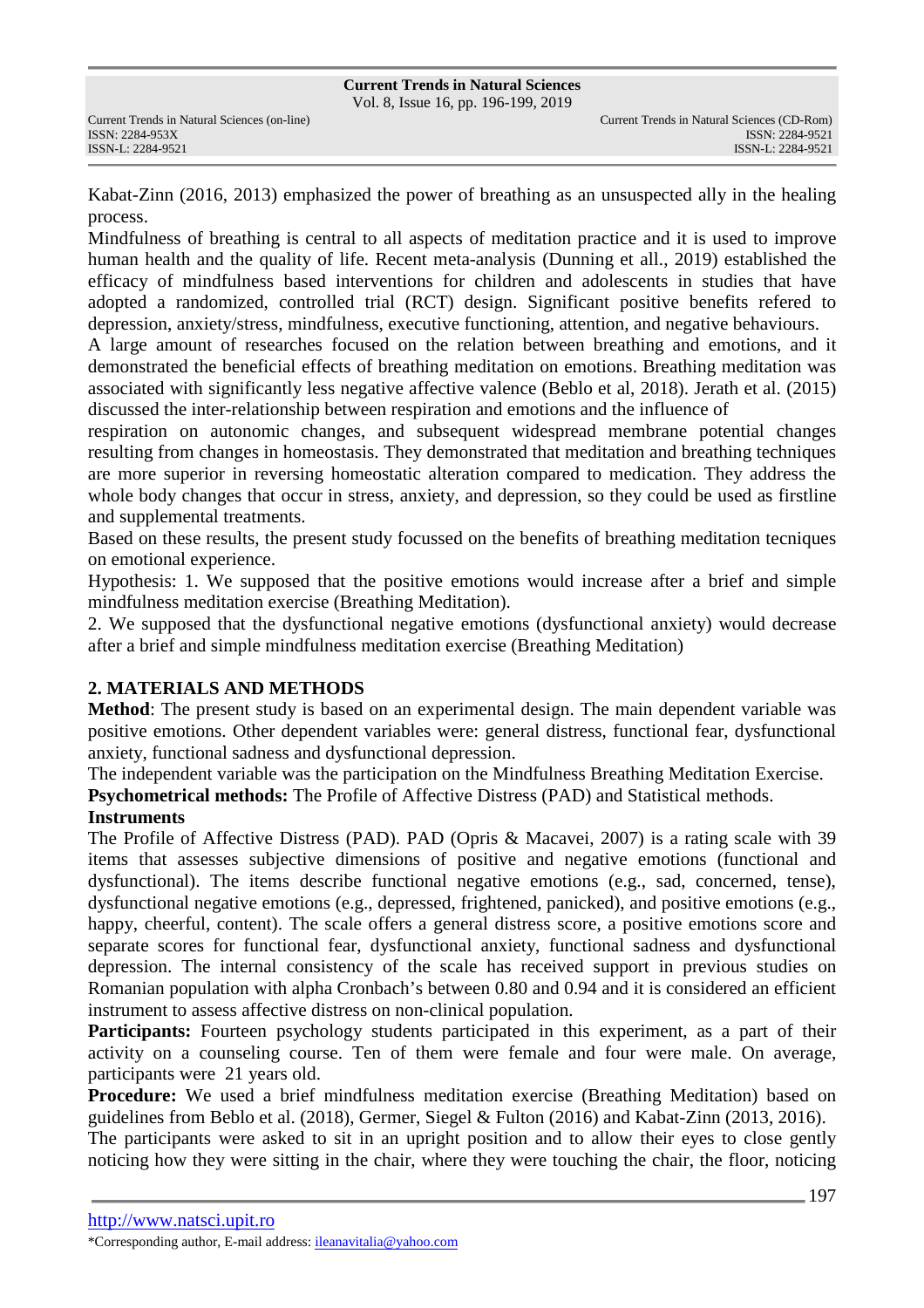## **Current Trends in Natural Sciences**

Vol. 8, Issue 16, pp. 196-199, 2019

ISSN: 2284-953XISSN: 2284-9521

where the air was touching their skin and what that feelt like. The researcher asked them to allow their attention to gently alight on their belly, as if they were coming upon a shy animal sunning itself on a tree stump in a clearing in the forest. The participants were guided to feel their belly rise or expand gently an the inbreath and fall or recede on the outbreath, noticing (without trying to change it) where their breath was coming from, noticing where it entered their body when they inhaled, how it traveled through their body before they exhaled, maybe even noticing a pause in between, noticing how their body moved with each inhalation, each exhalation. They were then guided to focus their attention on the place where their breath feels strongest, and to allow any thoughts or feelings that occur to naturally rise and fall without trying to hold onto them or get rid of them. The participants were encouraged to just continue bringing their awareness to their breath as they allow whatever comes to come and whatever goes to go and whatever stays to stay. A few minutes were spent on focusing the attention on the breath, noticing how breath travels into their body, and back out of their body.

Each participant from the experimental group completed ratings about the current affective state before and after the breathing meditation exercise.

### **3. RESULTS AND DISCUSSIONS**

Statistical analysis was performed to test the hypothesis of this study. Paired-Samples T Test was used to identify the differences of PAD scores before and after the Breathing Meditation exercise. Statistical results revealed significant differences for positive emotions (t=-4,116, p<0.01). That is, Hypothesis 1, assuming a positive immediate effect of breathing meditation on positive emotions, was confirmed by the data.

We also hypothesized that the dysfunctional negative emotions (dysfunctional anxiety) would decrease after the Breathing Meditation.

Statistical analysis revealed significant differences for dysfunctional anxiety ( $t=2,502$  p $<0.05$ ). PAD scores for this variable decreased from m=15,6429 (before the exercise) to m=13,2143 (after the exercise). That is, Hypothesis 2, was also confirmed by the data.

|                         | Mean           | N  | <b>Std. Deviation</b> |
|-------------------------|----------------|----|-----------------------|
| Positive emotions       | Before 42,3571 | 14 | 11,97823              |
|                         | After 48,0714  | 14 | 11,48554              |
| Anxiety (dysfunctional) | Before 15,6429 | 14 | 5,06279               |
|                         | After 13,2143  | 14 | 4,87030               |

#### *Table 1. Group Statistics*

#### **Discussions**:

The mindfulness breathing meditation exercise increased the positive emotions and it reduced the dysfunctional negative emotions (dysfunctional anxiety). This exercise was based on the power of breathing, considered by Kabat-Zinn as an unsuspected ally in the healing process. Breathing happens in present, here and now, so it can serve as the first anchor for attention. It gave the participants the opportunity to cultivate present moment awareness. It anchored awareness in the body, in a fundamental, rhythmic, flowing life process, so it supported awareness in the present. Because it is a rhythmic and a constantly changing process, the breathing teaches people to get comfortable with change. The exercise involved diaphragmatic or abdominal breathing. The